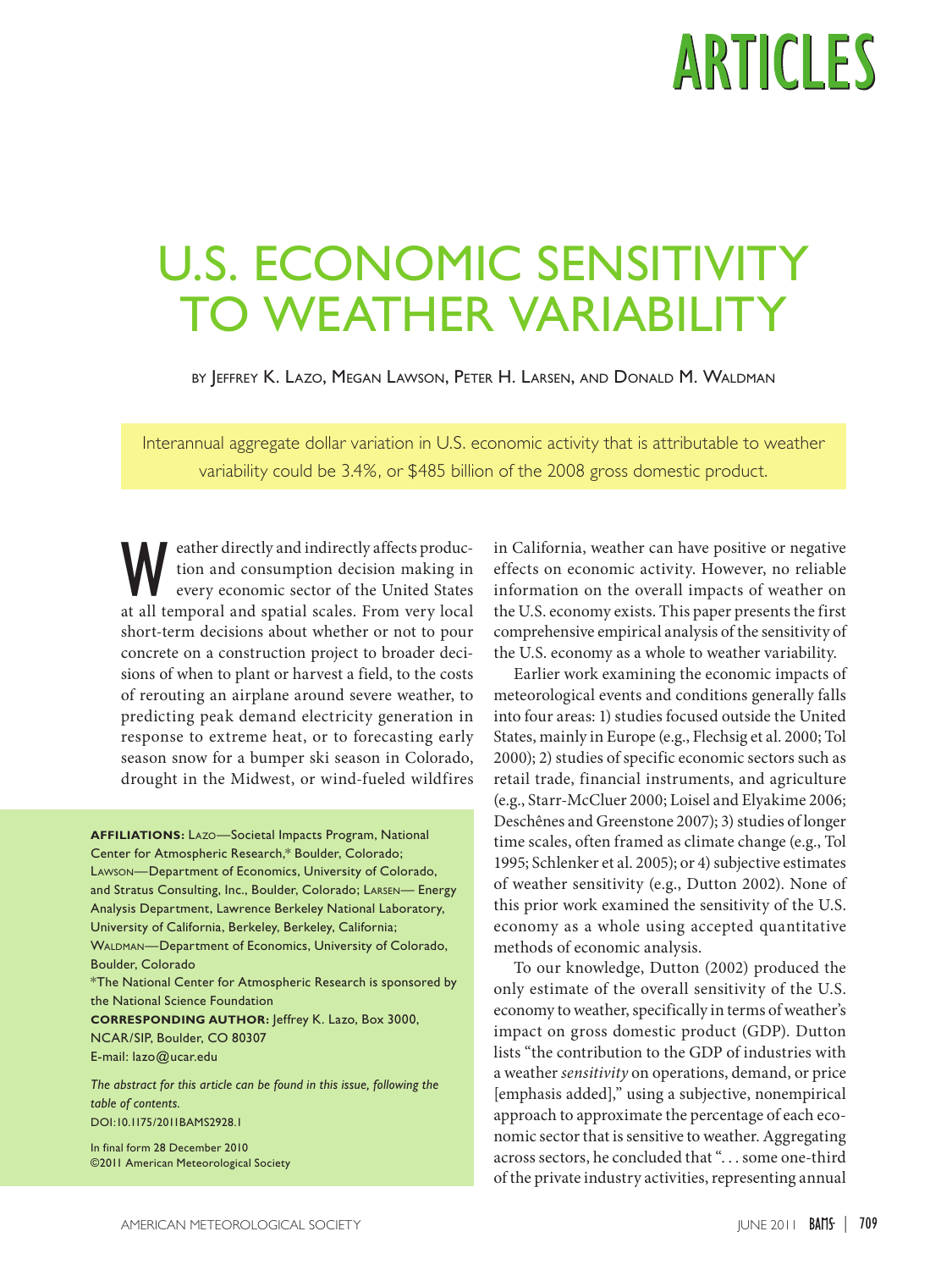revenues of some \$3 trillion, have some degree of weather and climate risk" (Dutton 2002, p. 1306). Specifically, Dutton "subjectively determined" that \$3.86 trillion of the \$9.87 trillion (or 39.1%) 2000 U.S. GDP was weather sensitive. As a percentage of the 2008 U.S. GDP of \$14.44 trillion, this would represent \$5.65 trillion (see [www.bea.gov/national/](http://www.bea.gov/national/index.htm#gdp)  $index.htm#gdp$ <sup>1</sup>

In contrast to Dutton (2002), this study develops the first national-level empirical analysis of the sensitivity of the U.S. economy to weather variability using data and statistical methods directly based on accepted economic theory. Specifically, we examined the sensitivity of private sector output to weather variability using 24 years of state-level economic data and historical weather observations to estimate 11 sectoral models of economic output as a function of economic inputs and weather variability (Walker and Murphy 2001).2 Holding technology and economic inputs constant (i.e., setting them at their 1996–2000 averages), we then used parameter estimates from these 11 empirical models with 70 years of historical weather data to identify states that are more sensitive to weather impacts and rank the sectors by their degree of sensitivity to weather variability. We calculated that the aggregate dollar amount of variation in U.S. economic activity associated with weather variability could be 3.4%, or \$485 billion  $yr^{-1}$  of the 2008 gross domestic product.

We first develop a definition of weather sensitivity and present a conceptual/graphical explanation based on economic theory, followed by discussion of our data, analysis methods, and results. We then discuss interpretations of these results and how this work lays the groundwork for assessing the value of current or improved weather forecast information given the economic impacts of weather variability.

#### **HOW WEATHER VARIABILITY AFFECTS**

**THE ECONOMY.** How weather variability affects economic activities can be conceptualized, modeled, and analyzed from many different perspectives, with no one being the single "right" approach; however, some are more amenable to quantitative analysis or policy applications. Therefore, it is important to have a clear definition of weather sensitivity that is both based on generally accepted economic theory and

amenable to objective, empirical analysis. We present the following example of skiing in Colorado to develop a working definition of "economic sensitivity to weather variability" consistent with our empirical analysis. Throughout this discussion we assume that the sector and, subsequently, the sectors in our analysis are competitive. For the level of aggregation in our analysis we feel this is a reasonable assumption.

Weather affects the economy by affecting both supply and demand for the products and services of an industry. We particularly note the consumption (i.e., demand) side of this discussion because the consideration of weather impacts is usually focused primarily on the production (i.e., supply) side. For this example, consider Colorado's ski industry, a subsector of the services industry. In economics, the quantity demanded of a good, that is, total days of skiing, is the relationship between price (e.g., the price of lift tickets for a day of skiing) and quantity demanded (holding everything else constant). Some other things held constant are factors such as tastes, preferences, and income. "Tastes and preferences" is how much people want of a particular of good or service based on how much enjoyment they get from it; if skiing suddenly became the latest fashion buzz or, alternatively, if people decided skiing was passé, these would be considered changes in tastes and preferences. Also, if consumer income was higher, then the demand for total skiing days at any given price would be higher because more people could afford to ski.<sup>3</sup> It should be noted that weather forecasting accuracy is one of the many aspects of consumer demand held constant in the demand function.

Demand for skiing also depends on snow conditions and snow levels, which are determined by weather conditions (*W*). With tastes and preferences and income held constant and snow conditions held constant at some initial level  $W<sup>0</sup>$ , the demand curve labeled *D*(*W*<sup>0</sup> ) in Fig. 1 shows the relationship between the price of a day skiing and the number of skiing days demanded. The lower the price of a day skiing, the more total days skiing people will want with the initial snow conditions *W*<sup>0</sup> , and thus the demand curve slopes downward.

The demand curve shows only the relationship between price and quantity, holding all other variables constant. Changes in price cause movement along the

<sup>&</sup>lt;sup>1</sup> The 2008 U.S. GDP was \$14,441.4 billion in current (2008) dollars.

<sup>&</sup>lt;sup>2</sup> Table 1 lists the 11 nongovernmental sectors. The 11 nongovernmental sectors are defined according to the North American Industry Classification System (NAICS), which is the framework for reporting economic data on the U.S. economy.

<sup>&</sup>lt;sup>3</sup> We implicitly assumed stable tastes and preferences and constant income and did not include these in our modeling; we therefore suppress that notation in the figures.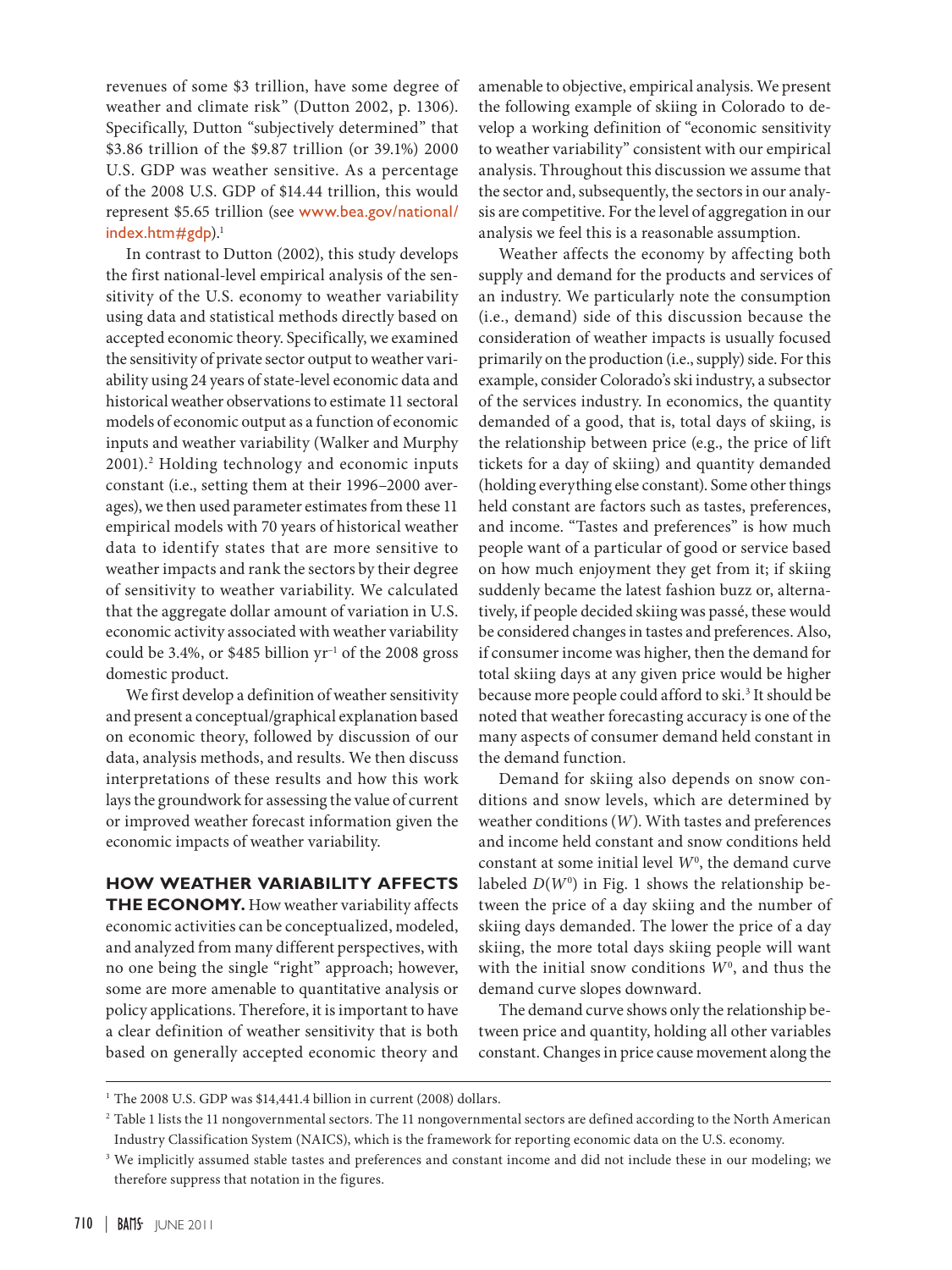

**Fig. 1. Demand for skiing, and shift in demand for skiing.**

curve. Changing any other relevant factor (such as tastes and preferences or income or snow conditions) would shift the curve. Improvements in snow conditions as a result of changes in weather (from *W*<sup>0</sup> to *W*<sup>1</sup> ) will shift the demand curve; that is, better snow means more total days of skiing will be demanded at any given price level. This shift is shown in Fig. 1 to the new demand curve, labeled *D*(*W*<sup>1</sup> ).

Economic theory indicates that the price that an individual is willing to pay for an additional unit of a good (e.g., an extra day of skiing) is a measure of the additional (i.e., marginal) benefit he receives from consuming that additional unit of the good. The height of the demand curve thus shows the marginal benefit of consumption at each quantity, so the total area under the curve from zero to *q* is equal to the total benefits of consumption of *q*. 4

On the supply side, given the current technology (current weather impacts mitigation investments and weather forecasts are an implicit part of technology), economists would model ski areas using physical capital (*K*), labor (*L*), and energy (*E*) to produce skiing days, the total costs of which also depend on the quantity of snow provided by nature (*W*).5 The higher the price, the more total skiing days that profit-maximizing firms will supply. For instance,

they might open more ski lifts and more terrain for skiers, and even more ski areas could be opened. This relationship between prices and total days of skiing supplied is shown as an upward-sloping supply curve in Fig. 2. Similar to the demand curve, the quantity supplied (e.g., skiing) is shown as the relationship between price and quantity supplied holding all else constant (e.g., technology, wage rates, interest rates, energy prices). This relationship is shown in Fig. 2 by the supply curve labeled *S*(*K*, *L*, *E*; *W*<sup>0</sup> ).6

Similar to the relationship of the demand curve to the marginal benefits to consumers, the height of the supply curve represents the marginal (variable) costs of production to the producer. The total area under the curve between zero and *q* is equal to the total variable costs of production for any given level of output *q*. 7

Improvements in snow conditions may lower costs to the ski areas (less capital, energy, and labor spent on snowmaking), and thus shift the supply curve to the right—more skiing supplied at any given price—as shown in Fig. 2 by the new supply curve *S*(*K*, *L*, *E*; *W*<sup>1</sup> ).

Returning to the initial level of snow  $(W<sup>0</sup>)$ , supply and demand interact in a competitive market to determine an equilibrium price (*P*\*) and quantity (*Q*\*), as shown in Fig. 3. At this equilibrium, the quantity demanded equals the quantity supplied given the consumers' tastes, preferences, and income; given



**Fig. 2. Supply of skiing, and shift in supply of skiing.**

<sup>&</sup>lt;sup>4</sup> Technically, the total benefit is the integral under the marginal benefit curve (i.e., the demand curve), from  $q = 0$  to the level of consumption *q'*. Total benefit =  $\int_{a=0}^{q=q} P_a(q) dq$ .

<sup>5</sup> Materials (*M*) are often considered an input to production along with *K*, *L*, and *E*, but lacking reliable data on materials inputs, we suppress *M* without further discussion.

<sup>6</sup> Because technology changes over time, and generally will lower costs per unit output, we controlled for this in our statistical analysis. Technological change is not the focus of the current research and we do not discuss it further here. Future research should examine whether weather sensitivity has increased or decreased over time, which may be closely related to technological change.

<sup>&</sup>lt;sup>7</sup> Technically, the total variable cost of production is the integral under that marginal cost curve  $P_s$ , that is, the supply curve from  $q = 0$  to the level of production *q'*. Total variable cost =  $\int_{a=0}^{q=q'} P_{q}(q) dq$ .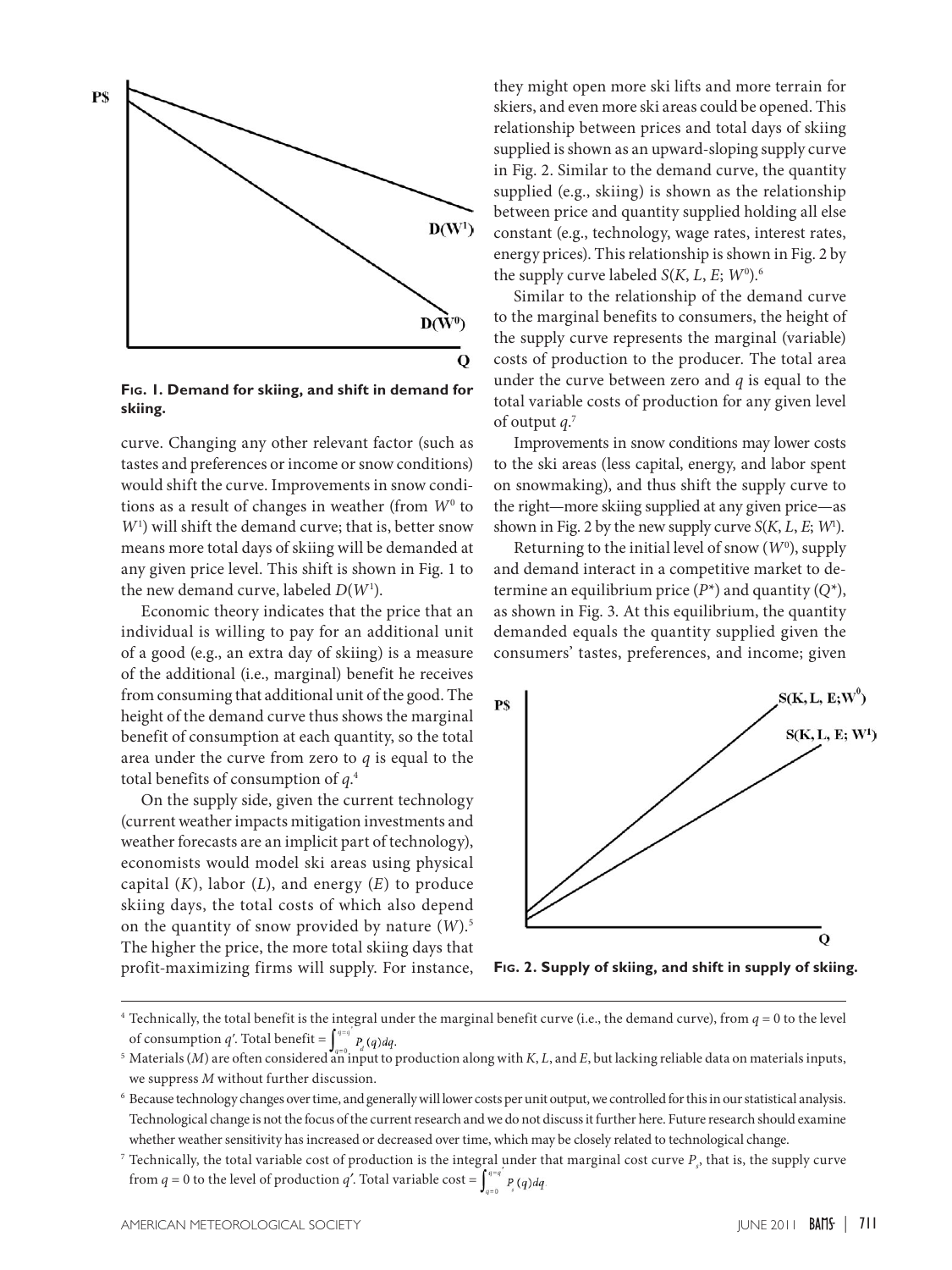

**Fig. 3. Equilibrium price and quantity (***P***\* and** *Q***\*).**

the producers' technology and costs; and given the weather conditions (W<sup>0</sup>).

In Fig. 3, total revenue (TR) is the price times the quantity ( $P^* \times Q^*$ ). Total variable cost (TVC) is the area under the supply curve up to the equilibrium quantity. The difference between total revenue and total variable costs (TR – TVC), which we define as gross product, is a measure of the value added by the industry. This is the green area in Fig. 3 [the gross state product (GSP), defined below]. With better snow conditions (from  $W^0$  to  $W^1$ ) shifting the supply and demand curves, a new equilibrium price (*P*<sup>1</sup> ) and quantity (*Q*<sup>1</sup> ) will be reached. At this new equilibrium, gross product from the ski industry will change (the yellow area in Fig. 4).

GSP (also called gross domestic product by state) is "a measurement of a state's output; it is the sum of value added from all industries in the state. GDP by state is the state counterpart to the nation's gross domestic product (GDP)" (Bureau of Economic Analysis 2007). In other words, GSP for a sector is total revenue minus total cost for all firms in that sector across the entire state (e.g., see Fig. 3).

The skiing industry is part of the recreation sector of the economy, which in turn is a component of the larger services supersector. Thinking now about moving from the subsector of skiing to the entire services sector, the aggregation of all revenues minus the costs for all service industries in Colorado represents the GSP for services in Colorado; across all of the states this represents the GDP for services in the United States.

We expect other subsectors and sectors to have similar responses to variation in weather, in that other sectors will be affected by both shifting supply and demand curves. Of course, weather affects supply and demand in very different ways for every sector and subsector and over different spatial and temporal

scales. For instance, more Colorado snow may mean more skiing but less construction in Colorado, and more snow and skiing in Colorado may mean fewer trips to the beach in Hawaii. It follows that GSP may go up in one sector in one state and down in another sector in another state in response to a change in weather conditions.

We emphasize that in this discussion, and in our analysis reported below, GSP is a monetary measure (price  $\times$  quantity), not only a quantity measure of the impacts of weather. Thus, while there may be negative or positive quantity impacts from weather-related shifts in demand and supply, if these are offset by price changes the impacts from an economic perspective will not be as apparent.

Based on this conceptual model and underlying economic theories of individual and market demand, firm and market supply, market equilibrium, and the concept of gross product as value added, we define and measure weather sensitivity as *the variability in gross product owing to weather variability, accounting for changes in technology and for changes in the level of economic inputs (i.e., capital, labor, and energy)*. By "accounting for" (also called "controlling for" in economics lingo) we mean we are identifying the variability in GSP associated with variability in weather separate from variability in other inputs such as capital, labor, energy, technology, and current and past investments in weather impact mitigation and weather forecasting.

#### **DATA , ANALYSIS M ETHODS, AND**

**RESULTS.** To estimate the sensitivity of the U.S. economy to weather variability, we used a nonlinear regression analysis to model the relationships between sectoral GSP and economic inputs of capital,



**Fig. 4. Change in GSP caused by change in weather and shift of supply and demand curves.**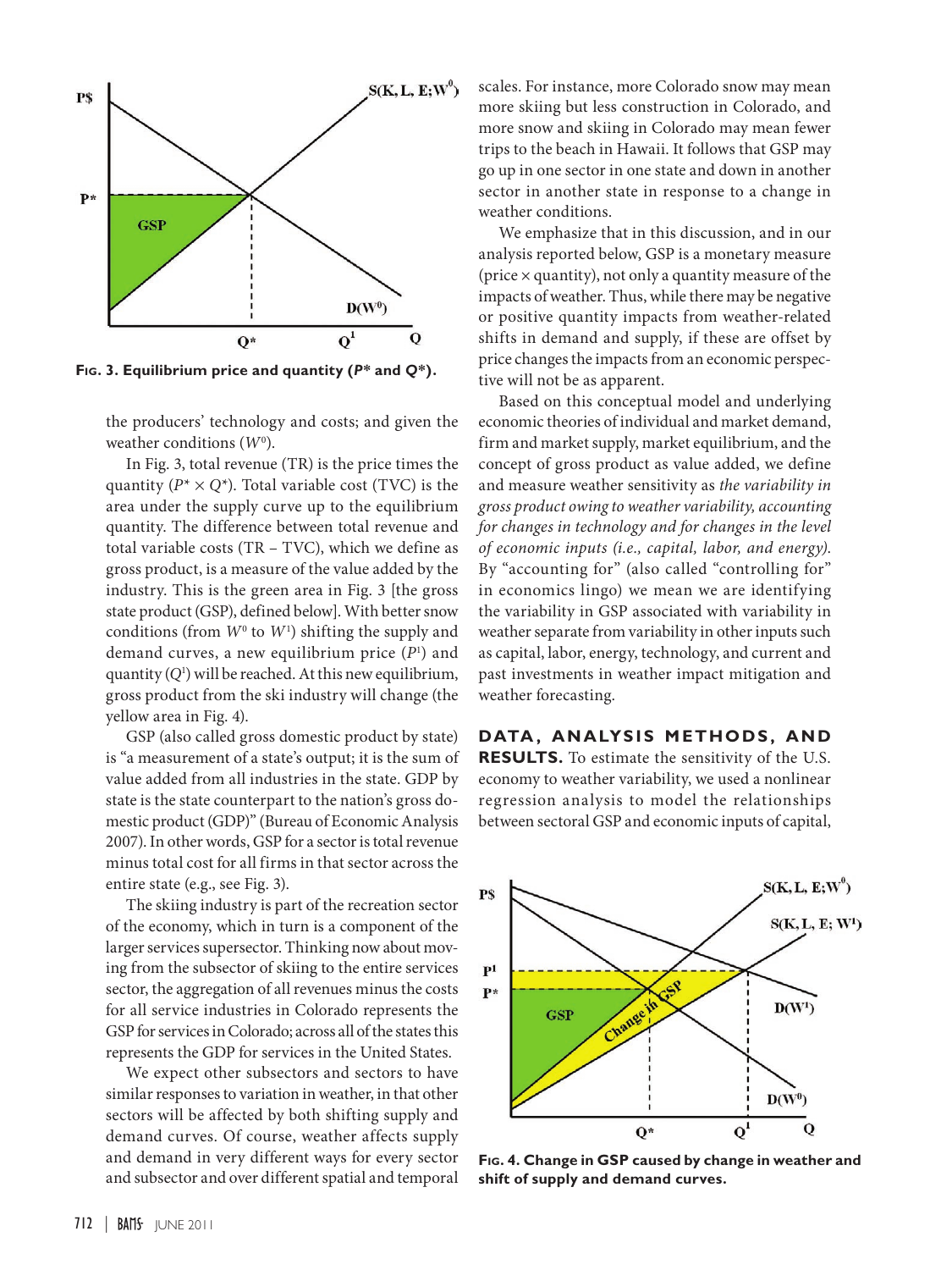labor, and energy, and a set of weather indicators.<sup>8</sup> We estimated these relationships for the 48 contiguous states for each of the 11 nongovernmental sectors; Alaska and Hawaii were outliers in the analysis and were not included. Removing them had little effect on the results because they represent a very low share of total U.S. GDP; when combined, Alaska and Hawaii represent about 0.6% of total U.S. GDP. The 11 nongovernmental sectors of the U.S. economy are 1) agriculture, 2) communications, 3) construction, 4) manufacturing, 5) mining, 6) retail trade, 7) services, 8) transportation, 9) utilities, 10) wholesale trade, and 11) finance, insurance, and real estate (collectively FIRE). Our regression analysis is based on statelevel economic and weather data spanning 24 years (1976–2000), the time period for which state-level economic sector data were available and consistent. We included capital (measured in dollars), labor (measured in hours), and energy [measured in British thermal units (BTU)] to control for the key economic variables affecting GSP.

As indicators of weather variability, we used the number of heating degree-days (HDD) and cooling degree-days (CDD), total precipitation per unit area  $(P_{\text{tot}})$ , and standard deviation of precipitation  $(P_{\text{tot}})$ .<sup>9</sup> We chose these four measures partly because of limits on data availability at the appropriate levels of temporal and spatial aggregation and for this initial examination of the impact of weather variability. Reliable measures of severe weather were not available at the necessary levels of aggregation but will be considered in future research. Temperature and precipitation data are state aggregates derived using area-weighted inputs from all stations within the relevant geographic areas (NCDC 2000). Here, *P*<sub>tot</sub> is the average total annual precipitation per square mile, and  $P_{\text{std}}$  is used as a measure of the variability of precipitation. CDD and HDD are index-based averages of daily temperature degrees below (for HDD) or above (for CDD) 65° aggregated to annual totals. HDD and CDD are measures of the variability of temperature from a baseline of 65°, which is meant to reflect the demand for energy needed to cool or heat a home or business. The National Oceanic and Atmospheric Administration's (NOAA's) National

Climatic Data Center (NCDC) supplied the weather data (S. Stephens 2004, personal communication). Table 1 provides summary statistics for these four weather measures.

We estimated the model separately for the 11 sectors, assuming that economic and weather variables affect them in fundamentally different ways, but using the same functional form based on accepted economic production function models. Subsequent analyses should identify interdependent relationships between the sectors in response to weather variation; for instance, does a decrease in energy production owing to weather variability lead to impacts in the construction or transportation sector? In this sense, the current work examines first-order weather sensitivity, and future work could consider the full range of economic interactions related to weather variability. We expect that these first-order effects represent the majority of direct economic impacts. Table 2 shows the average of 1996–2000 national sectoral GDP for these 11 sectors.

The 11 sectoral models were estimated using nonlinear regression analysis using the weather and economic variables described above to describe the observed changes in GSP. We used statistical methods to account for technological change and for the time series nature of the data and control for the potential effects of differences between individual states beyond what is captured in the included weather and economic input variables. Larsen et al. (2011) describe in more detail the regression methods and results of the model; here we focus on the results and subsequent derivation of the sensitivity estimates.

Table 1 summarizes the effect that a 1% change in the weather variables has on sector-level GSP aggregated across the United States. The numbers reported show the percentage change in GSP when the weather variable increases by 1%, which is commonly called elasticities in economics. In other words, the –0.19 for CDD in the agriculture row indicates that when the number of CDD increases by 1% (or temperatures are generally warmer), agricultural GSP decreases by 0.19%.

Results are reported in Table 1 only for estimates that were significantly different from zero at the 10% confidence level or better; 31 of the 44 elasticity estimates met this significance criterion.<sup>10</sup> It is important

<sup>8</sup> Economists use the term "estimate" to indicate the use of empirical data to statistically derive the parameters of a model. The terms "fit" or "model" are sometimes used interchangeably.

<sup>9</sup> The standard deviation of precipitation was "computed using the sum and sum square values from the corresponding period of month-year sequential values" (NCDC 2000, p. 3).

<sup>&</sup>lt;sup>10</sup> It should be noted that several of the estimates and values provided in the tables and discussion in the paper are reported to two or more digits, and readers should not interpret these as representing that level of accuracy. To minimize clutter in these tables we have not reported the accuracy of the estimates, but in general we feel these are order of magnitude estimates.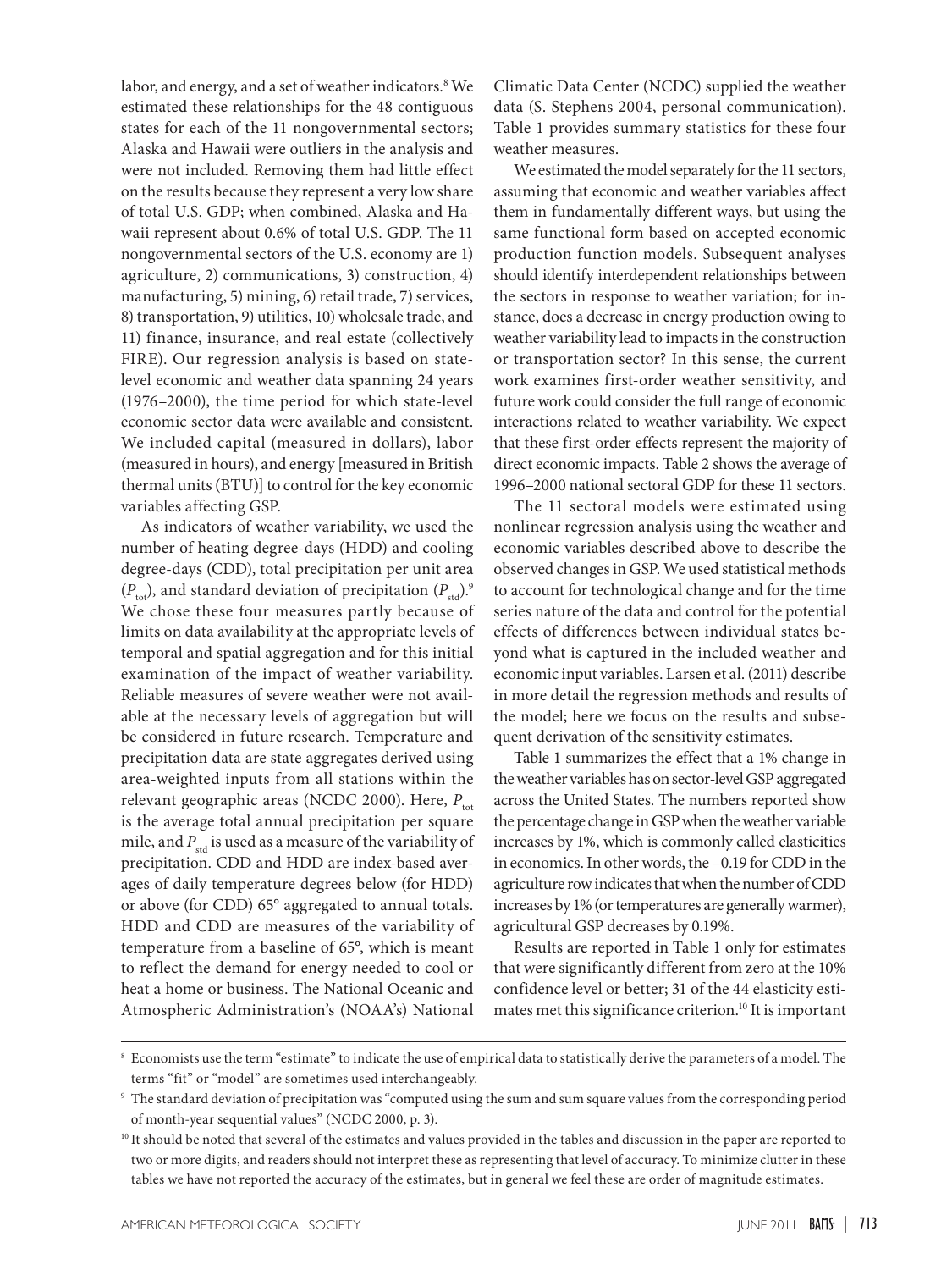| SCLLUI TEVEL UST.                                                                   |            |            |                                                     |                                                              |
|-------------------------------------------------------------------------------------|------------|------------|-----------------------------------------------------|--------------------------------------------------------------|
| <b>Summary statistics</b><br>$(n = 1,152 - 48 \text{ states} \times 24 \text{ yr})$ | <b>HDD</b> | <b>CDD</b> | <b>Total precipitation</b><br>$(P_{\rm tot})$ (in.) | <b>Precipitation standard</b><br>deviation $(P_{std})$ (in.) |
| Mean                                                                                | 5367.23    | 1069.82    | 36.65                                               | 1.56                                                         |
| Standard deviation                                                                  | 2079.77    | 780.25     | 14.72                                               | 0.61                                                         |
| <b>Minimum</b>                                                                      | 422.00     | 73.00      | 6.89                                                | 0.19                                                         |
| <b>Maximum</b>                                                                      | 10,840.00  | 3845.00    | 80.58                                               | 4.03                                                         |
| <b>Sector</b>                                                                       | <b>HDD</b> | <b>CDD</b> | $P_{\underline{\text{tot}}}$                        | $P_{std}$                                                    |
| Agriculture                                                                         |            | $-0.19***$ | $0.28*$                                             | $-0.12***$                                                   |
| Communications                                                                      | $0.13***$  | $0.06***$  |                                                     | $0.17***$                                                    |
| Construction                                                                        |            | $0.06***$  |                                                     | $0.26***$                                                    |
| FIRE (finance, insurance, and real estate)                                          | $0.15***$  | $0.06***$  | $0.54***$                                           | $-0.08***$                                                   |
| Manufacturing                                                                       | $0.18*$    |            | $0.49**$                                            | $-0.22***$                                                   |
| Mining                                                                              | $0.25***$  |            | $-3.52***$                                          | $1.10***$                                                    |
| Retail trade                                                                        | $0.04*$    | $0.03***$  |                                                     | $0.13***$                                                    |
| <b>Services</b>                                                                     | $0.04***$  |            | $0.33***$                                           | $-0.05***$                                                   |
| Transportation                                                                      |            |            |                                                     | $0.15***$                                                    |
| <b>Utilities</b>                                                                    |            | $0.08*$    |                                                     | $-0.28***$                                                   |
| Wholesale trade                                                                     | $0.10***$  | $0.02*$    | $-0.19*$                                            | $0.02***$                                                    |

**Table 1. Weather measure summary statistics and sector elasticity estimates (%) of effects of weather on sector-level GSP.**

\*Significant at 10% level.

\*\*Significant at 5% level.

\*\*\*Significant at 1% level.

to note, though, that "nonsignificant" does not mean that that aspect of weather variability does not have economic impacts. It may mean that any decreases in economic activity within the state during the year were compensated for by increases in economic activity in a different time or location during that year. Additionally, if a 1% decrease in quantity produced and consumed is offset by a 1% increase in price, total GSP does not change. This type of intraannual wash-out is not captured in the data we use, which is only reported annually.

A primary finding of this study is that *every* sector is statistically significantly sensitive to at least one measure of weather variability, and two sectors— FIRE and wholesale trade—show sensitivity to all four measures of weather variability.

Overall, variation in total precipitation and variability of precipitation tend to have a larger effect on GSP than temperature. Additionally,  $P_{\text{std}}$  has a significant impact in all 11 sectors; the other three measures are significant in 6 or 7 of the sectors. All but two of the elasticity estimates have an absolute value of less than one, meaning that a 1% change in that measure of weather variability leads to a less than 1% change

in economic output in that sector. The only elasticity estimates greater than one in absolute value are for  $P_{\text{tot}}$  and  $P_{\text{std}}$  in the mining sector (–3.52 and 1.10, respectively). Because elasticity estimates for all other sectors are less than one in absolute value, results for the mining sector seem somewhat anomalous and we do not place as much weight on them pending future research.

The mixture of positive and negative elasticity estimates supports our expectation that weather plays different roles in different sectors. HDD is consistently positive, suggesting that across the seven sectors for which the estimate is significant the cooler weather is associated with larger GSP.

The fundamental result is that weather variability is empirically shown to have a statistically significant relationship to U.S. economic activity in all sectors.

### **ECONOMIC SENSITIVITY TO WEATHER.**

Using our sector models of GSP, we next quantified the magnitude of the sensitivity of economic activity to weather variability for 48 states by sector, the 11 sectors across all 48 states, and the U.S. economy as a whole (i.e., across all sectors and states). We calculated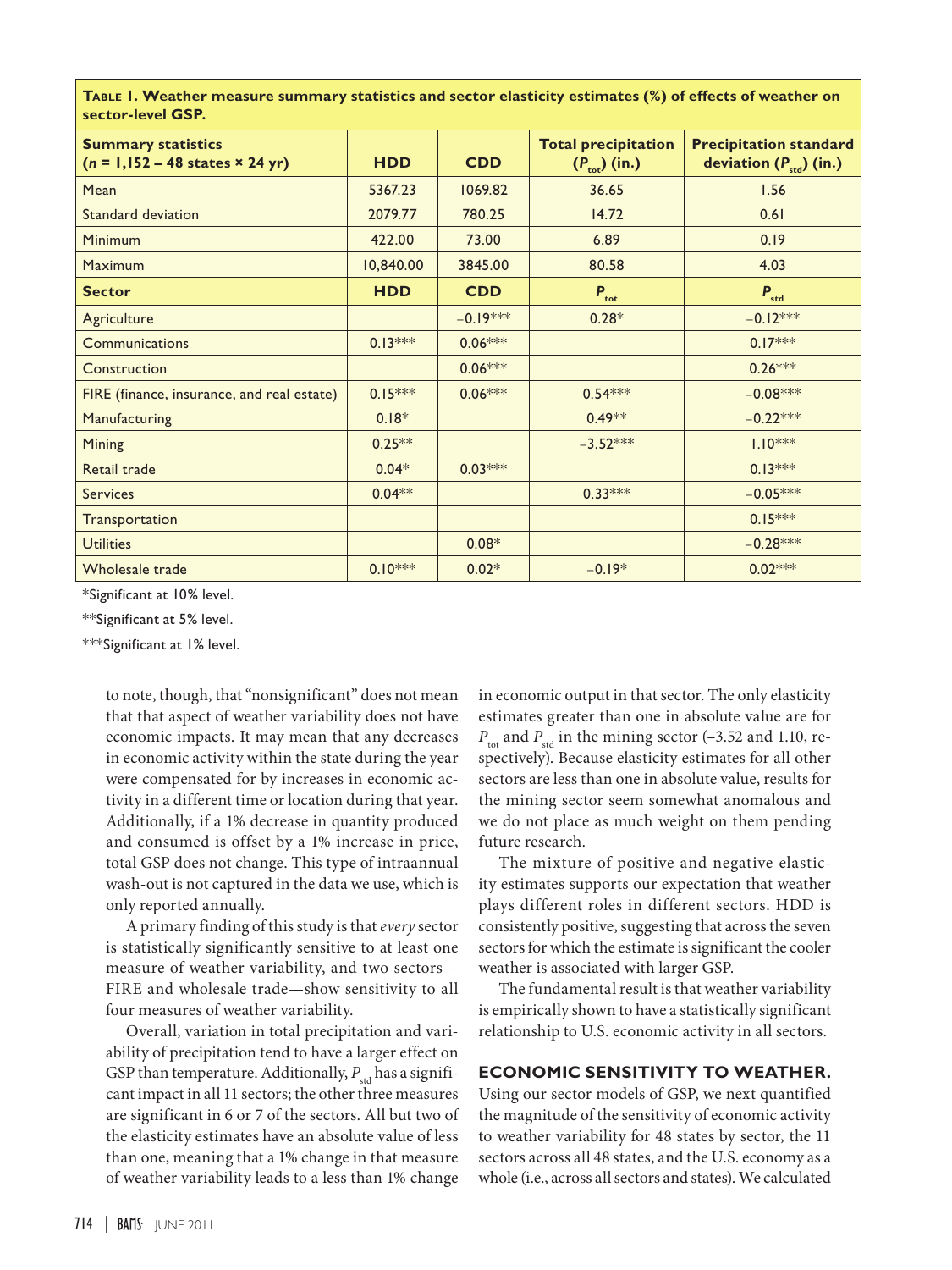**Table 2. Actual 2000 GDP and 70-yr fitted sectoral weather sensitivity. Based on fitted values using 1931– 2000 actual weather data, with** *K, L,* **and** *E* **fixed at 1996–2000 averages by sector and state and year set to 2000; range = maximum – minimum; percent range = range/average.**

|                      |                                                                                                        | Fitted sectoral (48 states/70 yr)<br>(billions constant U.S. year 2000 dollars)** |                       |                             |                    |                    |        |                |                  |                       |
|----------------------|--------------------------------------------------------------------------------------------------------|-----------------------------------------------------------------------------------|-----------------------|-----------------------------|--------------------|--------------------|--------|----------------|------------------|-----------------------|
| <b>Sector</b>        | billions (U.S. year<br>48-state sectoral<br>1996-2000 GDP<br><b>Actual average</b><br>$2000$ dollars)* | Average                                                                           | deviation<br>Standard | of variation<br>Coefficient | Maximum<br>(year)  | Minimum<br>(year)  | Range  | Range rank     | Percent<br>range | range rank<br>Percent |
| Agriculture          | 135.88                                                                                                 | 127.58                                                                            | 3.1                   | 0.024                       | 134.39<br>(1992)   | 118.97<br>(1936)   | 15.42  | 6              | 12.1             | $\overline{2}$        |
| Communications       | 252.11                                                                                                 | 237.29                                                                            | 2.3                   | 0.010                       | 243.41<br>(1983)   | 232.30<br>(1946)   | II.H   | 10             | 4.7              | $\overline{7}$        |
| Construction         | 399.68                                                                                                 | 374.49                                                                            | 3.0                   | 0.008                       | 384.04<br>(1983)   | 366.39<br>(1976)   | 17.65  | $\overline{4}$ | 4.7              | 6                     |
| <b>FIRE</b>          | 1,768.09                                                                                               | 1639.27                                                                           | 29.7                  | 0.018                       | 1,713.09<br>(1955) | 1.580.60<br>(1939) | 132.49 | $\mathsf{I}$   | 8.1              | $\overline{4}$        |
| Manufacturing        | 1,495.32                                                                                               | 1,524.78                                                                          | 27.7                  | 0.018                       | 1,583.24<br>(1976) | 1,458.16<br>(1931) | 125.07 | $\overline{2}$ | 8.2              | 3                     |
| Mining               | 113.54                                                                                                 | 102.01                                                                            | 3.0                   | 0.029                       | 108.87<br>(1937)   | 94.20<br>(1999)    | 14.67  | 8              | 14.4             | $\mathbf{I}$          |
| Retail trade         | 819.61                                                                                                 | 761.54                                                                            | 3.5                   | 0.005                       | 771.16<br>(1998)   | 753.85<br>(1976)   | 17.31  | 5              | 2.3              | 10                    |
| Services             | 1,912.35                                                                                               | 1,834.91                                                                          | II.3                  | 0.006                       | 1,865.41<br>(1983) | 1,804.93<br>(1954) | 60.48  | 3              | 3.3              | 9                     |
| Transportation       | 290.34                                                                                                 | 276.13                                                                            | 2.0                   | 0.007                       | 280.72<br>(1963)   | 270.97<br>(1990)   | 9.75   | $\mathbf{H}$   | 3.5              | 8                     |
| Utilities            | 218.76                                                                                                 | 212.91                                                                            | 2.7                   | 0.013                       | 220.84<br>(1996)   | 205.97<br>(1976)   | 14.87  | $\overline{7}$ | 7.0              | 5                     |
| Wholesale trade      | 636.64                                                                                                 | 601.47                                                                            | 3.1                   | 0.005                       | 607.78<br>(1996)   | 594.52<br>(1953)   | 13.26  | 9              | 2.2              | $\mathbf{H}$          |
| Total private sector | 8,042.32                                                                                               | 7,692.38                                                                          |                       |                             |                    |                    |        |                |                  |                       |
| Government           | 1,086.59                                                                                               |                                                                                   |                       |                             |                    |                    |        |                |                  |                       |
| <b>Total GDP</b>     | 9,128.92                                                                                               |                                                                                   |                       |                             |                    |                    |        |                |                  |                       |

**\*** Source: U.S. Bureau of Economic Analysis ([www.bea.gov/industry/gpotables/gpo\\_action.cfm](http://www.bea.gov/industry/gpotables/gpo_action.cfm)).

**\*\*** "Constant-dollar value (also called real-dollar value) is a value expressed in dollars adjusted for purchasing power. Constant-dollar values represent an effort to remove the effects of price changes from statistical series reported in dollar terms" ([www.census.gov/hhes/](http://www.census.gov/hhes/www/income/histinc/constdol.html) [www/income/histinc/constdol.html](http://www.census.gov/hhes/www/income/histinc/constdol.html)).

baseline data (i.e., capital, labor, and energy) for each state and sector by using each variable's 1996–2000 averages to control for potential single-year aberrations. Holding *K*, *L*, and *E* at these levels and setting the technology parameter equal to the year 2000,

we used 70 years of observed weather data on HDD, CDD,  $P_{tot}$  and  $P_{std}$  (1931–2000), and ran a numerical simulation to derive fitted values of GSP for each sector and for each state.<sup>11</sup> Note that we are not trying to predict GSP for these particular years. Instead, by

<sup>&</sup>lt;sup>11</sup> The technology parameter is a measure of the changes in efficiency over time. This parameter would implicitly capture changes in productive efficiency as well as changes in the ability to respond to weather variability and changes in production technology. Because we are regressing on dollar values and not on quantities (although we normalize prices) we are also capturing relative changes in technology and thus some industries exhibit decreased productivity relative to others and have negative values on this parameter.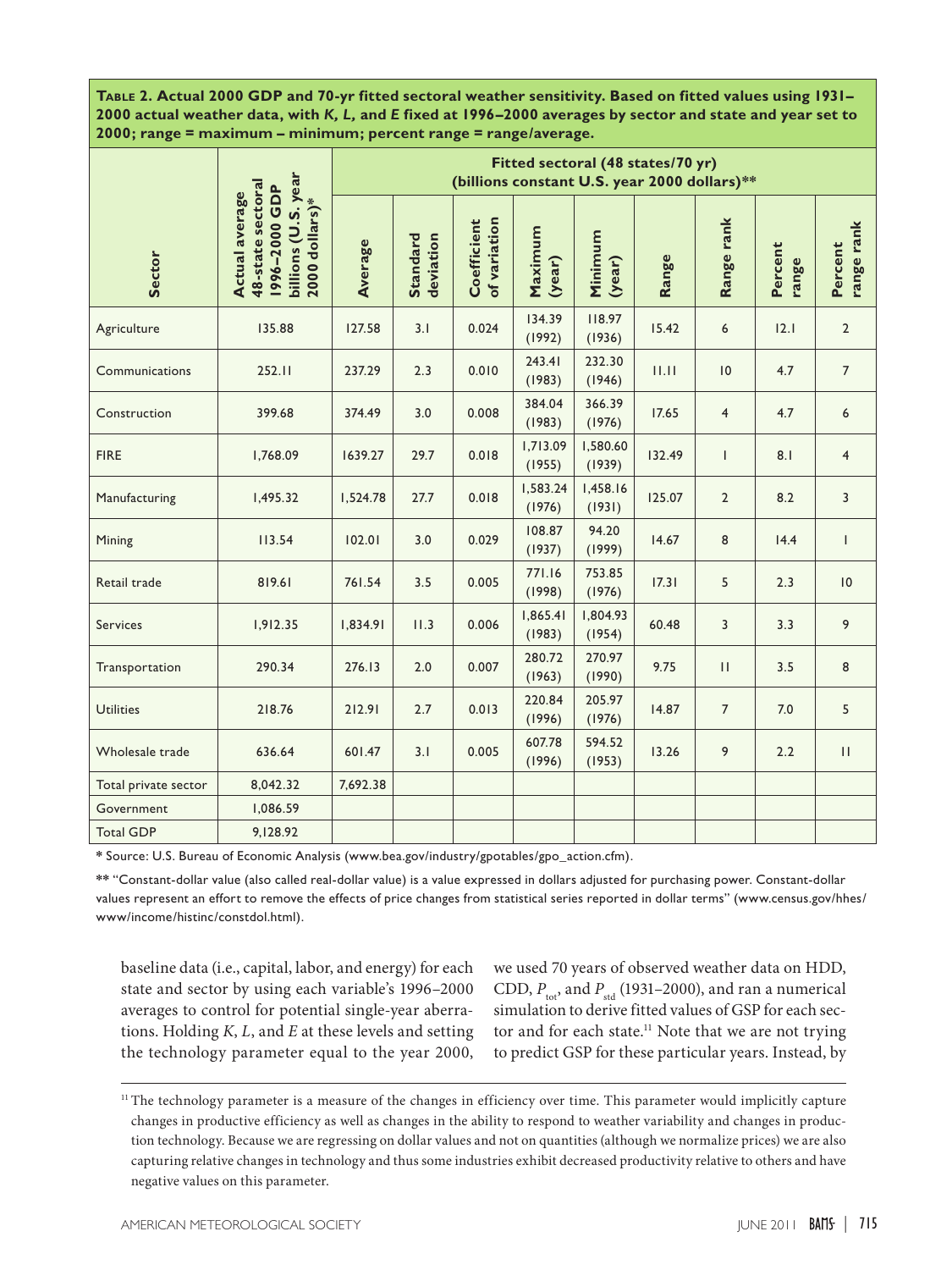holding *K*, *L*, and *E* at their 1996–2000 averages and technology at 2000, we are looking at variations in state and sector GSP that are attributable solely to weather variability while "controlling for" variability in the economic inputs.

The result of this simulation is 70 fitted GSP estimates for each of the 11 sectors for each of the 48 states based on historical weather variability, holding production inputs and technology constant. We then examined these fitted values to characterize the variability of GSP resulting from weather variability using three different aggregations: 1) across all 48 states by sector to examine U.S. sectoral sensitivity, 2) across all 11 sectors by state to examine state sensitivity, and (3) across all 11 sectors and 48 states to examine overall U.S. sensitivity.

*Sectoral sensitivity to weather.* The second column in Table 2 shows average sectoral U.S. GDP for the 48 states from 1996 to 2000. The 5-year average private sector GDP for the 48 states (in year 2000 dollars) was \$8,042 billion. The government sector added another \$1,087 billion for a total 48-state GDP in year 2000 dollars of \$9,129 billion. The rest of the columns in Table 2 are based on our 70-year fitted values. Table 2 shows the average sectoral total GSP, standard deviation, coefficient of variation, and the maximum and minimum GSP. Because we did not model the government sector, we do not give fitted values for total GDP. The average actual 48-state private sector GDP in year 2000 dollars for the 1996–2000 period is about 4.5% more than our fitted average of \$7,692 billion.

The coefficient of variation shown in Table 2 is the standard deviation divided by the mean and is a dimensionless number that provides one measure of the variability of output around the average. As a measure of this variability it is less sensitive to potential outliers that may drive the rankings discussed next. The coefficient of variations range from 0.005 for retail and wholesale trade to 0.029 for mining, suggesting a fairly low level of variability around the mean most of the time. Using the statistical fact that 95% of the observations fall within two standard deviations of the mean, we would expect that economic output will be within 1% of the average for sectors such as retail and wholesale trade. Similarly, for mining the output will be within 5.8% of the mean GSP 95% of the time.

We show the maximum and minimum fitted 48-state sectoral GSP in the sixth and seventh columns. The year in which these occurred is shown in parentheses for each sector. We have not attempted

to determine why maximum and minimums occur in the years that they do. The range shown in Table 2 is the difference between the maximum and minimum from the 70-year simulation. The absolute difference ranges from \$9.75 billion in the transportation sector to \$132.49 billion in the FIRE sector. The range rank column indicates the ranking of sectors by level of absolute sensitivity to weather variability. In general, the larger sectors (i.e., FIRE, manufacturing, and services) ranked higher in terms of absolute weather sensitivity. We note that although these three sectors display \$60 billion or more weather sensitivity, they usually receive little discussion as sectors sensitive to weather compared to other sectors such as agriculture or energy (i.e., mining and utilities), each of which display \$16 billion or less weather sensitivity.

The percentage range is the range divided by the average. This allowed us to compare the relative magnitude of impacts among sectors. Thus, sectors such as communications, construction, retail trade, services, transportation, and wholesale trade all show relative sensitivity of less than 5%. FIRE, manufacturing, and utilities show intermediate sensitivity, between 5% and 10%. As expected, agriculture, which has been the most-studied sector for weather impacts on specific production for specific crops, is one of the most relatively sensitive sectors at 12.1%, even though it is one of the smallest in absolute terms (less than 1.5% of total GDP). Agriculture most likely experiences greater sensitivity because of longer-term constraints in decision making owing to cropping decisions at longer time scales than available weather information, and because agriculture is highly sensitive to temperature and precipitation variation across a range of crops (Andresen et al. 2001; Chen et al. 2004; Deschênes and Greenstone 2007; Schlenker and Roberts 2008).

In Table 2, mining appears to be the most sensitive sector to weather variability at 14.4%. Mining largely comprises oil, coal, and gas extraction, and these activities may be highly sensitive to price fluctuations on the demand side because of weather variability. As we noted earlier, however, the elasticity of precipitation measures in mining were uncharacteristically large compared with all of the other sectors. This result should be further investigated to determine whether it is an artifact of the data or statistical estimation, or whether there really is such sensitivity to precipitation in the mining sector.

*State sensitivity to weather.* For each of the 70 years of fitted values, we summed GSP within each state across the 11 sectors to estimate state private sector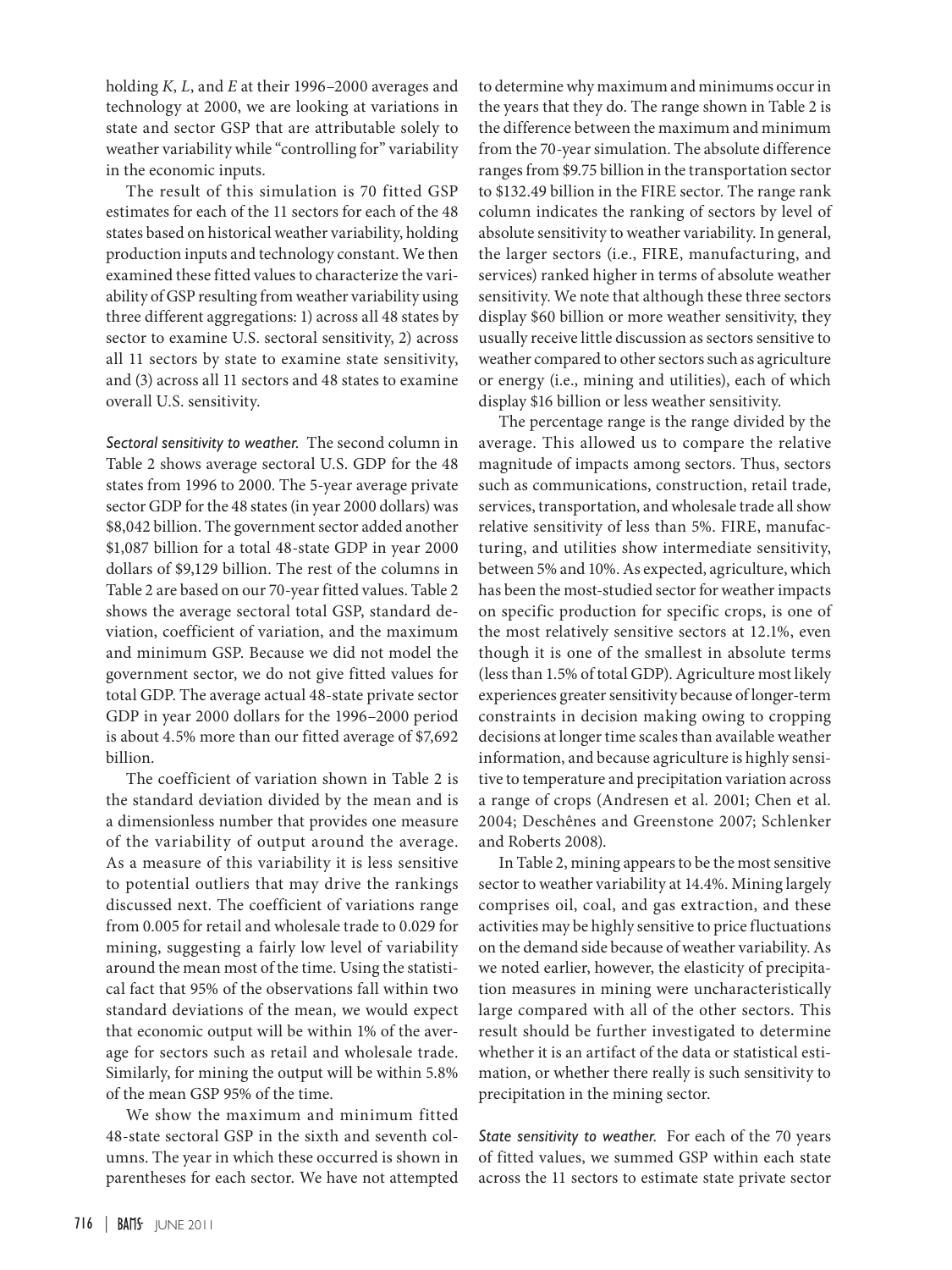

**Fig. 5. State sensitivity to weather variability as a percentage of total GSP.**

tive than another region in relative terms.

We did not have a priori expectations about which states would be the most or least sensitive. Historical and recent news events (some of which occurred after our period of analysis, such as the 2004 hurricane season) would suggest coastal regions are highly susceptible to impacts from tropical cyclones, whereas other areas are susceptible to drought and still others to impacts of winter weather. To our knowledge, prior work has not

GSP. As in the sectoral aggregation, we determined the average, minimum, and maximum fitted GSP to calculate the absolute ranges (maximum – minimum) and percent ranges (the absolute range divided by the average GSP) for each state. In absolute terms, the economic sensitivity varies from \$0.5 billion for North Dakota to \$111.9 billion for California. That is, states with larger GSP are more sensitive in absolute terms. In terms of percentage of GSP, though, New York was the most sensitive state, with GSP varying by up to 13.5% because of weather variability over the 70 years of simulated weather variability impacts. Tennessee was the least sensitive, with 2.5% of GSP variability attributed to weather variability.

Figure 5 shows state sensitivity to weather variability as a percentage of total GSP with the states

compared states on a common metric of aggregate state GSP.

*National sensitivity to weather.* Finally, for each of the fitted values using 70 years of historical weather, using the 11 estimated state-level–sector-level models, we aggregated across all sectors and across all states to examine overall U.S. sensitivity to weather variability. Although we did not directly estimate the impact of weather variability on government production, we applied the percent sensitivity to all U.S. economic production, including the government sector. Table 3 shows the results of this aggregation.

As indicated, the coefficient of variation for the aggregate 48-state GDP is 0.007, or less than 1%. Using the statistical fact that 95% of the observations

grouped into six ranges of weather sensitivity, where each group comprises eight states (the ranges of state sensitivity vary for the different groups). A visual inspection of the distribution of state sensitivity does not reveal any particularly strong regional patterns of weather sensitivity. A key point here is that when aggregated across all 11 sectors, no one part of the country appears significantly more weather sensi-

| TABLE 3. Overall U.S. weather sensitivity (48 contiguous states). |                                                         |  |  |  |  |
|-------------------------------------------------------------------|---------------------------------------------------------|--|--|--|--|
| <b>Measure</b>                                                    | <b>National GSP</b><br>(billion U.S. year 2000 dollars) |  |  |  |  |
| Average                                                           | 7.692.38                                                |  |  |  |  |
| Standard deviation                                                | 54.71                                                   |  |  |  |  |
| Coefficient of variation                                          | 0.0071                                                  |  |  |  |  |
| Maximum (1969)                                                    | 7,813.38                                                |  |  |  |  |
| Minimum (1939)                                                    | 7.554.63                                                |  |  |  |  |
| Absolute range                                                    | 258.75                                                  |  |  |  |  |
| Percent range                                                     | 3.36%                                                   |  |  |  |  |
| 2008 GDP (billions 2008 US dollars)                               | 14,441.4                                                |  |  |  |  |
| 3.36% of 2008 GDP (billions 2008 US dollars)                      | 485.23                                                  |  |  |  |  |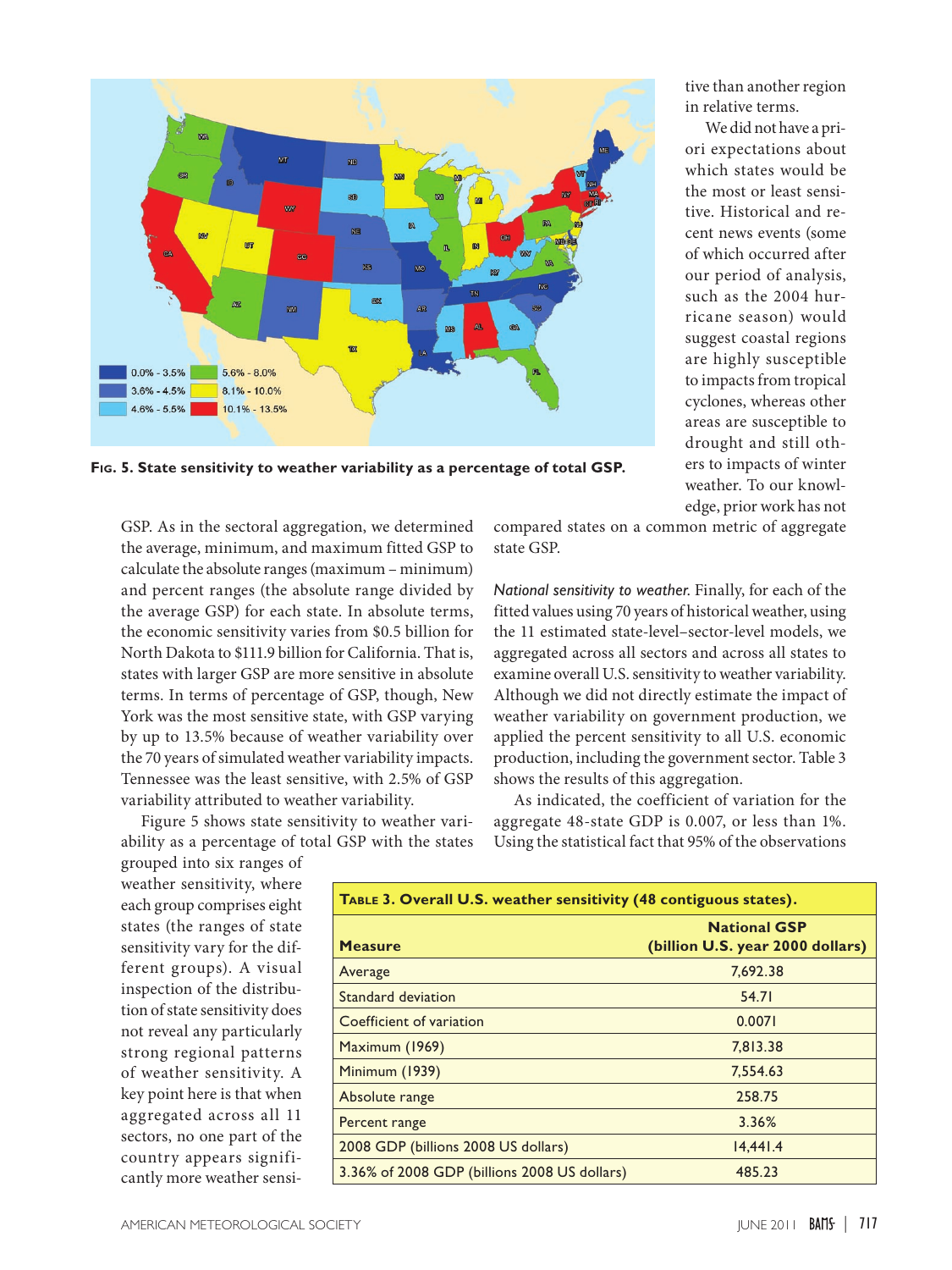fall within two standard deviations of the mean, this can be interpreted to mean that GDP will vary by less than ±1.4% of the mean resulting from variations in weather 95% of the time. Also, as shown in Table 3, minimum total GSP of \$7,554 billion and a maximum of \$7,813 billion gives a range of \$258.75 billion in 2000 dollars. Compared to the average of \$7,692 billion, this range represents about 3.4% of the average total output, or  $\pm$  1.7% from the average.<sup>12</sup> Of course, adding additional years to the analysis could increase this range if the additional years represented significantly different weather than that during the 1931–2000 period.

Table 3 also illustrates an important outcome with respect to national resiliency to weather variability: because economic production can shift between states, the U.S. economy overall is less sensitive to weather than the individual states. This is apparent when you compare Tables 2 and 3. The national average, minimum, and maximum in Table 3 are not simply the sectoral column totals from Table 2. As shown in Table 2, the maximum or minimum GSP by sector generally occurs from different years for different sectors. Given that any one sector's good year is likely to be "washed out" by another's bad year or one state's good year is likely to be washed out by another state's bad year, when we aggregate nationally the state-specific or sector-specific impacts offset each other to some extent, and overall U.S. weather sensitivity is smaller than the simple average of the individual sectors' or states' sensitivities. This is similar to the concept of diversification of assets to reduce overall risk exposure in financial management.

The analytical results up to this point are reported in year 2000 dollars based on a national economy of \$9.1 trillion (see Table 2). Even with the recent recession, between 2000 and 2008 the U.S. economy grew by 45% in current dollars. Therefore, we extrapolated our results into a more current time frame. Total U.S. GDP, including all 50 states and the government sector, in 2008 is estimated at \$14,441.4 billion (2008 dollars; see [www.bea.gov/national/](http://www.bea.gov/national/index.htm#gdp) [index.htm#gdp](http://www.bea.gov/national/index.htm#gdp)). Assuming that the government sector displays the same relative weather sensitivity as average private sector weather sensitivity (3.36% as shown in Table 3), we estimate 2008 U.S. total weather sensitivity to be about \$485 billion.

**CONCLUSIONS.** With our working definition of weather sensitivity as the variability in gross product owing to weather variability, and accounting for changes in technology and for changes in the level of economic inputs, we used historical economic and weather data and applied accepted methods for economic analysis to model and empirically estimate how much of the variability in U.S. economic production might be associated with weather variability. Our objective is to provide a more rigorous theoretical and empirical assessment of the impact of weather variability on the U.S. economy. As stated earlier, we feel this is an initial effort because we have included a limited set of weather measures as proxies for weather variability. Future research should explore other weather measures, especially indicators of extreme weather events.

Our models empirically show that weather variability is significantly related to variability in economic activity in every state and every sector. These substantial impacts are demonstrated with the strongly significant weather parameter and elasticity estimates that were derived from our models (see Table 1).

Using a longer time period of weather observations, we examined absolute and relative sector and state sensitivity to weather variability. State sensitivity ranges from 2.5% to 13.5% and sectoral sensitivity ranges from 2.2% to 14.4%. Aggregating over all sectors and states, we show that the range in U.S. annual GDP is approximately 3.36% based on the 70 years of weather variability. This translates to \$485 billion (in 2008 dollars) for the 2008 U.S. economy (now accounting as well for Alaska and Hawaii, and including the government sector).

In the past, a relatively large share of economic research on the impacts of weather has been devoted to agriculture. In our results, agriculture does have a large relative sensitivity to weather variability (12.1%), but the absolute degree of weather sensitivity (\$15.4 billion) is relatively small when compared to other sectors of the economy (\$132.4 billion in FIRE or \$125.1 billion in manufacturing). This is primarily because of the relatively larger size of other sectors when compared to agriculture. Our findings suggest that, given the magnitude of weather sensitivity across all sectors of the U.S. economy, there is most likely significant economic potential to mitigate weather variability impacts in many sectors that are not conventionally considered to be as weather sensitive as agriculture.

As shown, all sectors and states show significant economic sensitivity to weather variability, but not at

 $12$  As noted earlier, these should be interpreted more as order of magnitude estimates rather than as significant to two or three digits. We have thus rounded this to a single significant digit here.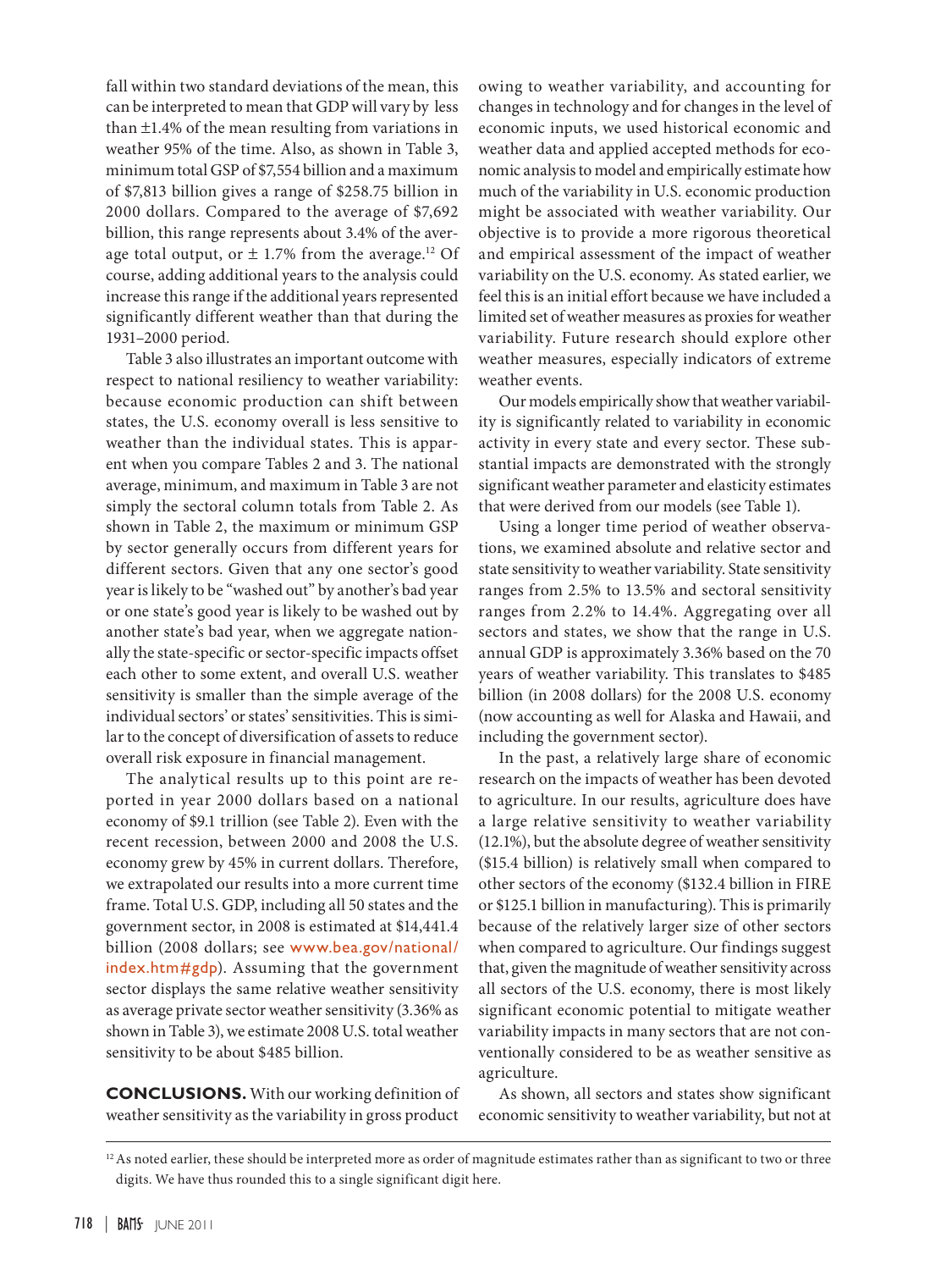the level claimed in prior subjective analysis. Focusing on narrower spatial, temporal, or sectoral impacts may appear to reveal greater relative economic sensitivity. As shown, however, national sensitivity is less that the simple sum of the state sensitivity. Thus, although improved forecasting might reduce the negative economic impacts in one area or sector, this could be offset by reduced economic benefits in complementary areas or sectors.

In response to current weather impacts, sectors can shift activities, either in production or consumption, between different time periods within a year or between different locations within and between states. Sectors that do so will display a lower relative weather sensitivity. Therefore, the sensitivity we observe here is most likely economic activity that could not be shifted spatially or temporally in response to weather variability. Any shifting within these spatial, temporal, and sectoral scales is not captured by this model, and in essence it may not be considered to have an economic impact because there is no reduction in aggregate economic activity. Although there may be significant local effects (either geographically local or within specific subsectors), once these are aggregated the effect may not be significant. Types of economic shifting not accounted for in this model would include, for example, construction that was delayed several months but still happened within the same year, agricultural production that was shifted to a different part of a state or the country, or recreation activity that shifted from one specific type of activity (e.g., skiing) to a different activity (e.g., bike touring).

Substitution between states or regions or between production and consumption between sectors, within relatively short time periods, represents the economy's ability to absorb fluctuations or shocks caused by weather impacts. We modeled shifts in annual sector-level GSP to evaluate what the economy does not absorb at the time scales of this analysis. Because our results depended in part on the level of aggregation, future work could examine how specific sectors and areas respond or are affected by weather to better understand the economy's sensitivity to weather at all scales. Given that, it is also important to recognize that when there are economic "losers" because of a weather event, there are also likely winners that offset these impacts when considered from an economywide perspective. Such economic "washouts" have not been adequately considered in past research and deserve further theoretical and empirical analysis

to better understand such interdependencies and appropriate policy approaches.

What does the \$485 billion we estimate mean in terms of economic sensitivity? This is an indication of the maximum amount U.S. GDP could be expected to vary given the maximal impact of weather variation that has occurred in the 70 years used for the simulation. On average, the variation of GDP is considerably smaller than this as indicated by the 0.0071 coefficient of variation for national GDP. On the other hand, the \$485 billion estimate is not the maximum impact on GDP that theoretically could occur and what this maximum is cannot be derived from the current work although much larger impacts seem unlikely.

Some portion of this \$485 billion could be mitigated by investments in production methods to reduce weather impacts (e.g., insulation in the roof of a factory, better drainage systems along key transportation routes, more weather resistant crops, etc.) and some portion of this may also be mitigated by improved weather forecasts.<sup>13</sup> There is nothing in the current analysis to indicate how much could be mitigated by investments in infrastructure, technology, or forecasting or, given that we do not know how much these actions may cost, whether the benefits would be more or less than the costs.

We also note that the measures here are based on current levels of mitigation and forecast use, and thus sensitivity would likely increase if these decreased. Much more research would be needed to determine how the currently measured sensitivity relates to values for potentially improved forecasts. We feel it is not likely that even with perfect forecasts all sensitivity could be or should be mitigated.

Other important but unresolved questions are whether the U.S. economy is becoming more or less sensitive to weather variability, and how sensitive the U.S. economy is to changes in the long run (i.e., climate change). Our approach can be used to model changes in weather sensitivity over time. Decreased sensitivity to weather over time would be expected if technological change and investment in capital have mitigated against historical weather variability. The impact of potential changes in weather variability (i.e., climate change) could also be assessed using our models, but would have to be framed appropriately to the context of this analysis (i.e., economic responses to changes in weather variability will change over time in ways that would not be captured in the current models).

<sup>&</sup>lt;sup>13</sup> Morss et al. (2005) present a conceptual framework for understanding the value of improved observation systems and the resulting improved forecasts.